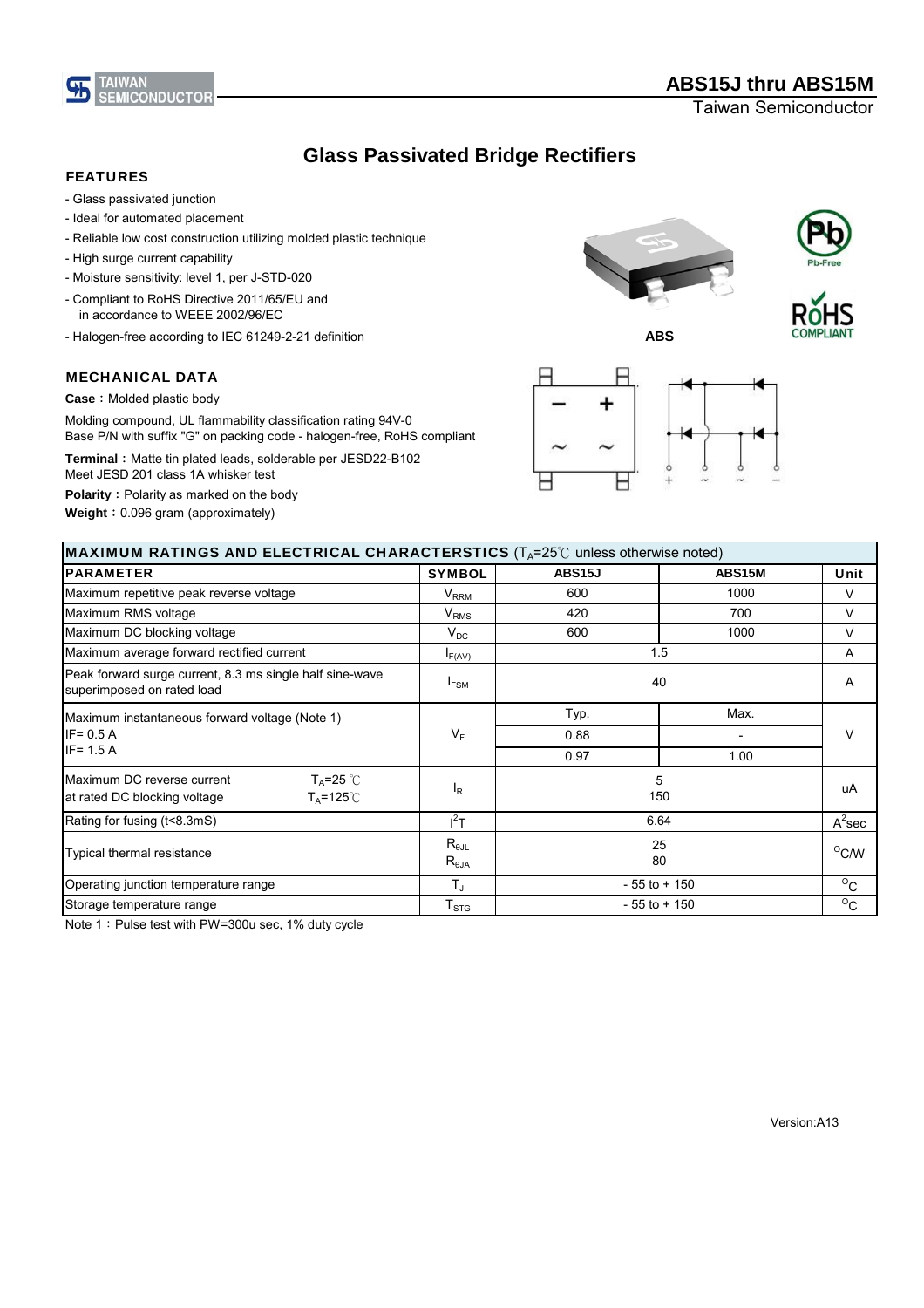

Taiwan Semiconductor

## ORDERING INFORMATION

| I PART NO.          | <b>PACKING CODE</b> | <b>GREEN COMPOUND</b> | <b>PACKAGE</b> | <b>PACKING</b>          |
|---------------------|---------------------|-----------------------|----------------|-------------------------|
|                     |                     | <b>CODE</b>           |                |                         |
| ABS <sub>15</sub> x | RE                  | Suffix "G"            | ABS            | 11000 / 7" Plastic reel |
| (Note 1)            | RG                  |                       | <b>ABS</b>     | [5000 / 13" Paper reel  |

Note 1: "x" defines voltage from 600V (ABS15J) to 1000V (ABS15M)

Note 2: For ABS: Packing code (Whole series with green compound)

| <b>IEXAMPLE</b>                |                     |                     |                                      |                    |  |
|--------------------------------|---------------------|---------------------|--------------------------------------|--------------------|--|
| <b>PREFERRED P/N PART NO.I</b> |                     | <b>PACKING CODE</b> | <b>GREEN COMPOUND</b><br><b>CODE</b> | <b>DESCRIPTION</b> |  |
| ABS15J REG                     | ABS <sub>15</sub> J | RE                  | G                                    | Green compound     |  |

### RATINGS AND CHARACTERISTICS CURVES

(TA=25℃ unless otherwise noted)







PERCENT OF RATED PEAK REVERSE VOLYAGE(%)



#### FIG. 4 TYPICAL JUNCTION CAPACITANCE